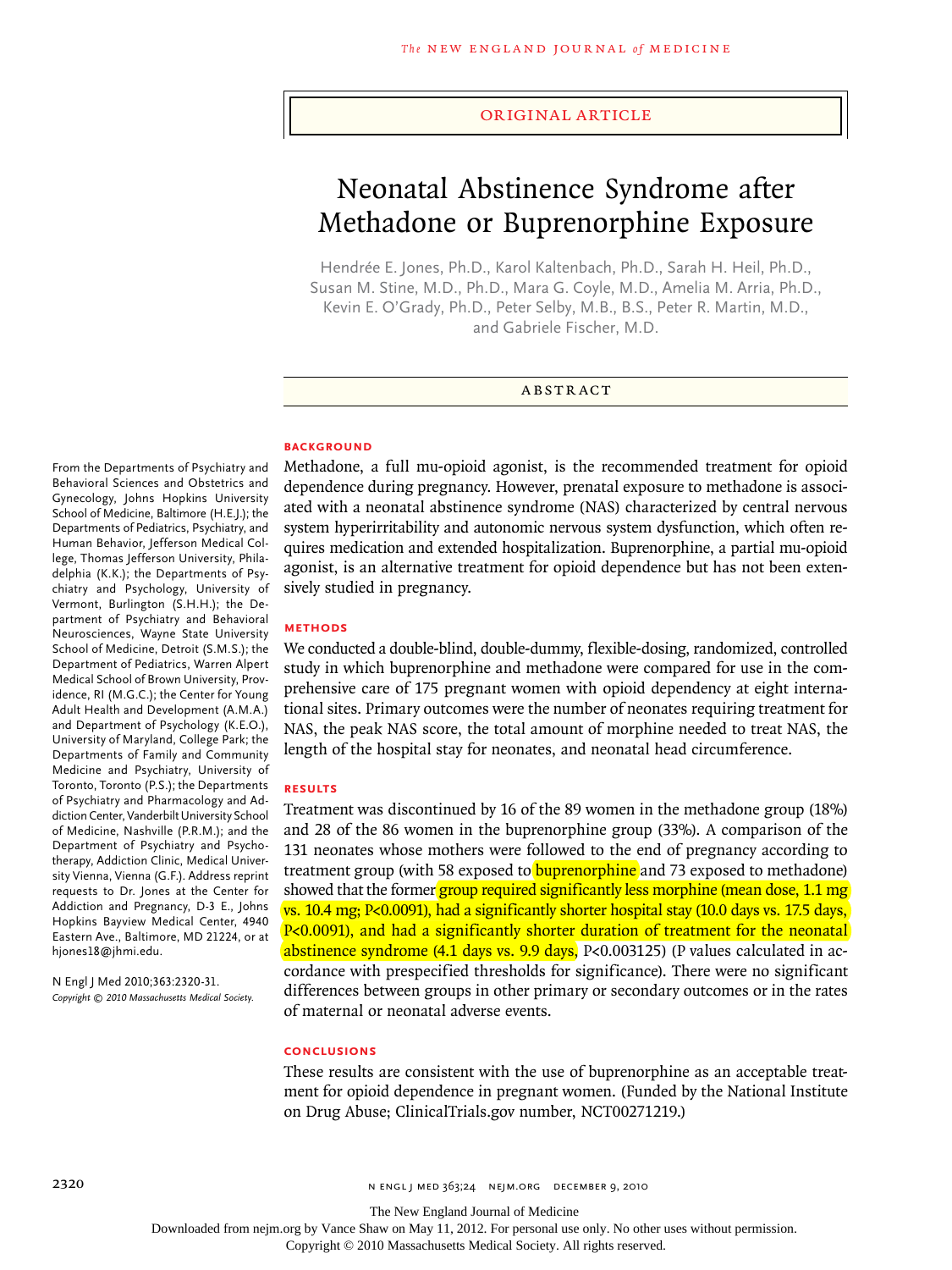PIOID DEPENDENCE DURING PREGNAN-<br>cy is compounded by multiple risk factors<br>contributing to adverse maternal, neo-<br>natal, and long-term developmental consequenccy is compounded by multiple risk factors contributing to adverse maternal, neoes.1-6 Improved treatment options should reduce the public health and medical costs associated with the treatment of neonates exposed to opioids, which in 2009 was estimated at \$70.6 million to \$112.6 million in the United States alone.7 Just as the use of methadone in nonpregnant patients with opioid dependence improves patient outcomes,<sup>8</sup> its use as part of a comprehensive approach to the care of pregnant women improves maternal and neonatal outcomes, as compared with no treatment and with medication-assisted withdrawal.4,9,10 However, exposure to methadone in utero can result in a neonatal abstinence syndrome (NAS) characterized by hyperirritability of the central nervous system and dysfunction in the autonomic nervous system, gastrointestinal tract, and respiratory system.<sup>11</sup> When left untreated, NAS can result in serious illness (e.g., diarrhea, feeding difficulties, weight loss, and seizures) and death.11 Methadone-associated NAS often requires prolonged hospitalization, pharmacologic intervention, and monitoring.

Buprenorphine, a partial mu-opioid agonist and kappa-opioid antagonist, effectively treats opioid dependence.12 Its low intrinsic receptor efficacy results in a less-than-maximal opioid effect<sup>13</sup> and a diminished risk of overdose, as compared with methadone. In nonpregnant adults, the effects of abrupt withdrawal of buprenorphine are minimal relative to the effects of withdrawal of full mu-opioid agonists.14,15 Buprenorphine's pharmacologic advantages led to prospective open-label and controlled studies of its use in prenatal treatment,<sup>16-19</sup> and the results of some of these studies suggested that neonates exposed to buprenorphine might be less likely to require treatment for NAS than those exposed to methadone.20 Recent studies of methadone and buprenorphine have had inconsistent results with respect to NAS outcomes.21-26 Given the calls to increase representation of pregnant women in medication research,<sup>27</sup> we conducted the Maternal Opioid Treatment: Human Experimental Research (MOTHER) project, a multicenter, randomized, controlled trial comparing buprenorphine with methadone for the treatment of opioid-dependent pregnant patients.<sup>28</sup>

## METHODS

## **Study Sites and Participants**

Between May 4, 2005, and October 31, 2008, opioid-dependent women between the ages of 18 and 41 years with a singleton pregnancy between 6 and 30 weeks of gestation (calculated on the basis of the last menstrual period and confirmed by ultrasonographic results) were screened and recruited at eight international sites — six in the United States and one each in Austria and Canada. Seven sites contributed randomized data; one site screened participants but did not complete randomization.

Women were eligible for participation in the study if they had no medical or other conditions contraindicating participation, were not subject to pending legal action that might prevent their participation, had no disorders related to the use of benzodiazepines or alcohol, and did not plan to give birth outside the hospital at the study site (Fig. 1). Study referral sources included community providers, self-referral, and the site's treatment program.28-30

Screening for eligibility consisted of a comprehensive battery of tests (see Fig. 1 in the Supplementary Appendix, available with the full text of this article at NEJM.org). The screening tests were performed either at the time of treatment initiation (in the case of patients who were new to treatment) or after a patient's request for a change in her established treatment (e.g., in the case of patients who were already being treated with a mu-opioid agonist and who agreed to randomization). Patients who were not eligible for participation in the study were so informed and transferred to standard care available at the site's clinic or at a local community clinic.

Each site's local institutional review board approved the study. All participants provided written informed consent at the time of screening. Buprenorphine tablets and the associated placebo were supplied by Reckitt Benckiser Healthcare, Hull, United Kingdom. These tablets were distributed to U.S. study investigators by the National Institute on Drug Abuse. Schering-Plough distributed buprenorphine tablets and placebo to Austrian investigators. Neither Reckitt Benckiser Healthcare nor Schering-Plough had involvement in the study design; data collection, analysis, or interpretation; or manuscript preparation.

The New England Journal of Medicine

Downloaded from nejm.org by Vance Shaw on May 11, 2012. For personal use only. No other uses without permission.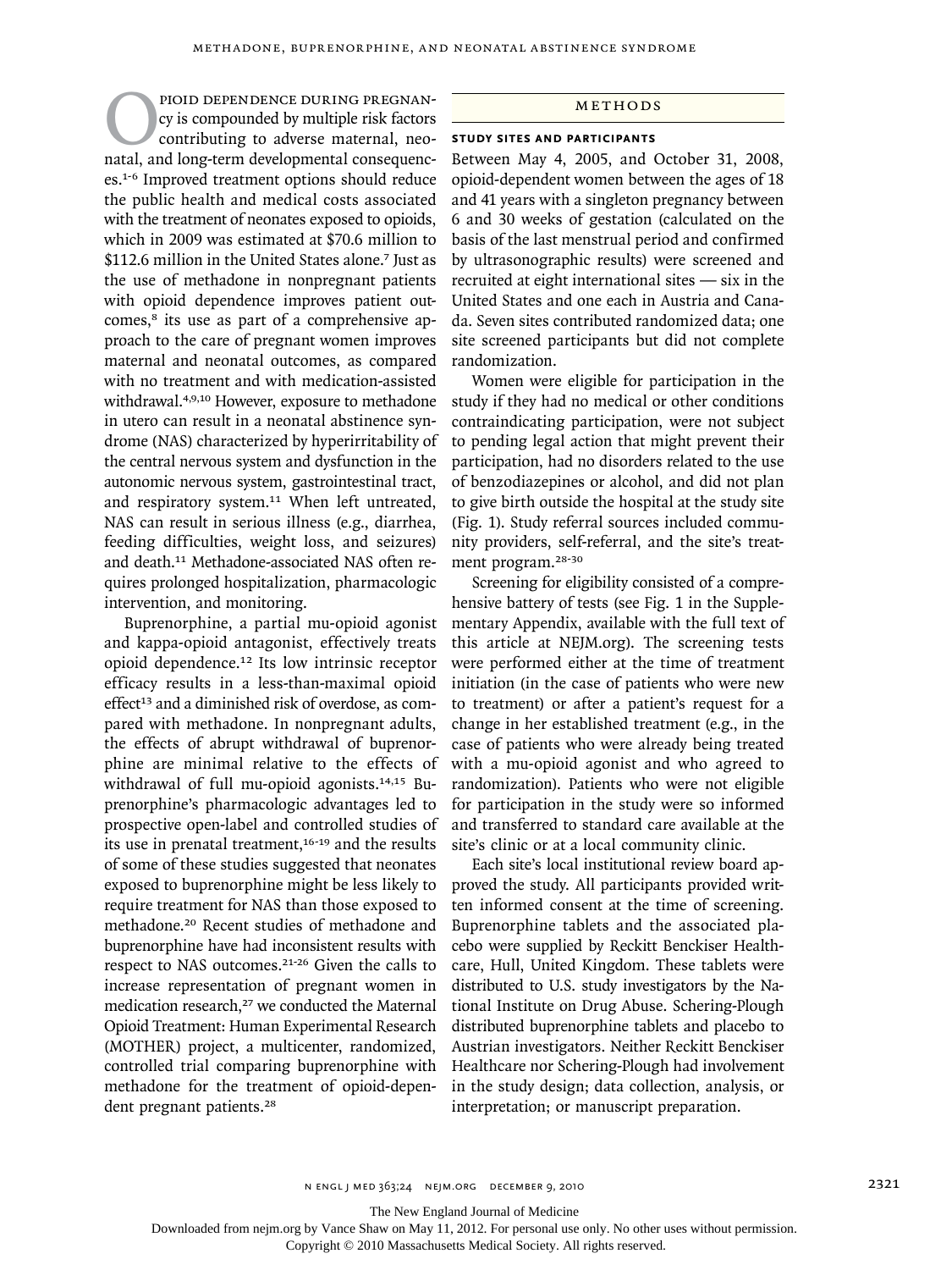

## **Study Medications and Patient Care**

Before randomization, all participants received rapid-release morphine sulfate as inpatients to achieve medical stabilization and to ease the transition to the double-blind medication.<sup>26,29,31</sup> Qualifying participants underwent randomization and started the assigned study medication as inpatients.

A blinded, individualized dosing schedule was used for the study medications, and a double-

blind method was used to implement dose-unit increases or decreases (with dose adjustments of 2 mg for buprenorphine and 5 or 10 mg for methadone). Dose adjustments entailed clinical decisions based on medication adherence, the participant's request, urine toxicologic results, and self-reported symptoms of withdrawal or craving.26 Tablets of buprenorphine (Subutex, Reckitt Benckiser) were used to avoid prenatal exposure to naloxone. (Neither buprenorphine

The New England Journal of Medicine

Downloaded from nejm.org by Vance Shaw on May 11, 2012. For personal use only. No other uses without permission.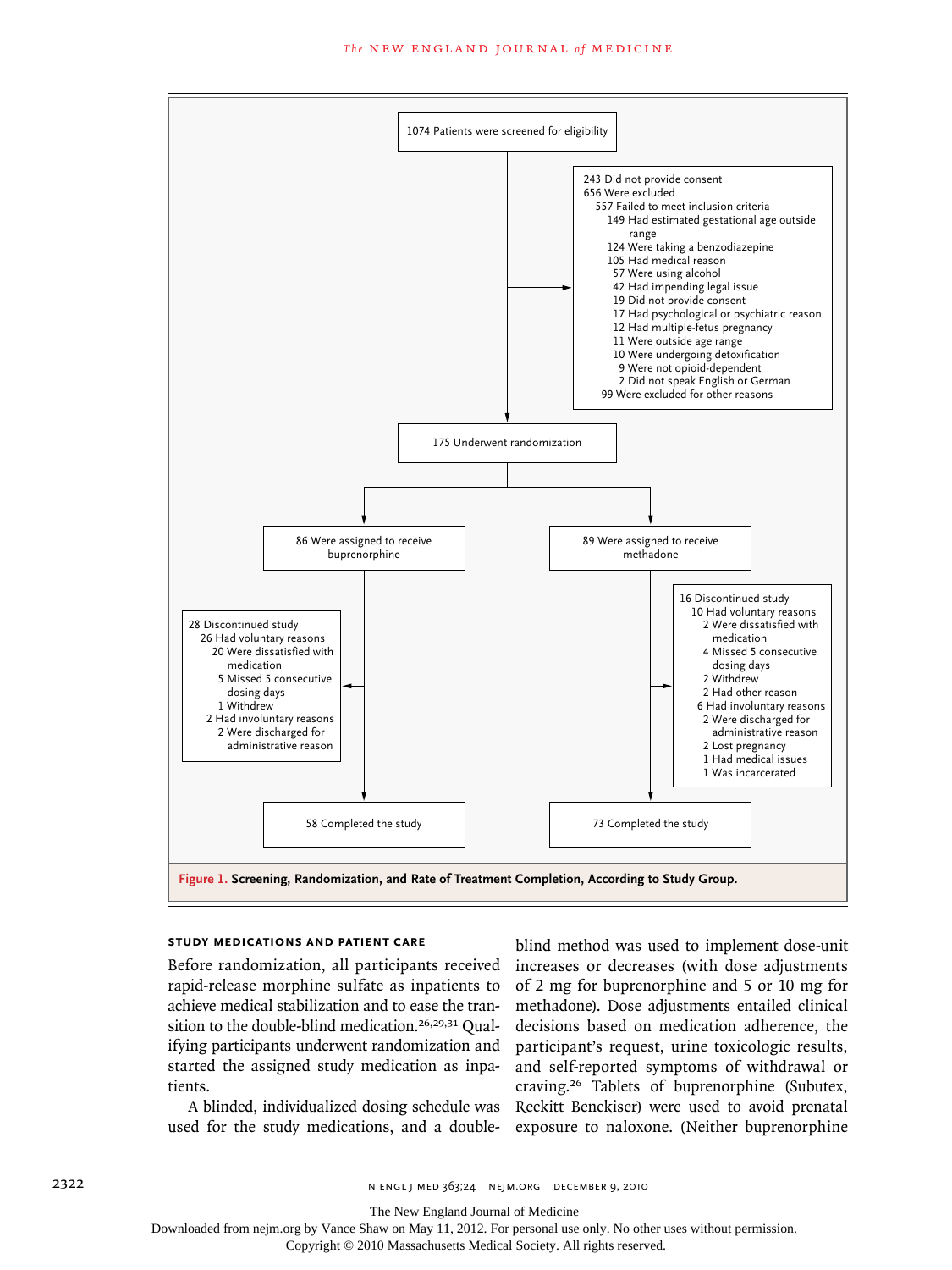nor naloxone has been approved by the Food and Drug Administration or the European Medicines Agency for use during pregnancy.) A flexible dose range of 2 to 32 mg of buprenorphine in sublingual tablets was estimated to be equivalent to 20 to 140 mg of methadone on the basis of previously published data from clinical trials.32-34

Participants were required to receive daily medications under observation in the study clinic. They always received seven tablets (three in the size of an 8-mg tablet and four in the size of a 2-mg tablet) to place under the tongue for 5 minutes, or until the tablets dissolved. Each tablet contained buprenorphine or placebo. After receiving these tablets, participants received liquid containing methadone or placebo. Oral methadone and flavor-masking concentrates were diluted to provide the dose in a fixed volume (e.g., 40 ml at U.S. sites and 50 ml in Vienna). Methadone placebo was given in the same fixed volume and included the same flavor-masking concentrates as the active drug concentrate. All medications were dispensed through regulated hospital pharmacies or methadone clinics.

The study sites provided participants with comprehensive care. To promote drug abstinence, patients were given monetary vouchers in exchange for providing urine samples that were negative for opioids (other than buprenorphine and methadone), other illicit drugs, and misuse of prescription medications.26 On completion of the study, participants could receive locally available treatment.

## **Evaluation for NAS**

NAS assessment was performed for a minimum period of 10 days after birth. Hospitalized neonates were examined every 4 hours by trained staff. Neonates discharged from the hospital before postnatal day 10 were expected to reside with the mother in a residential setting, where the evaluation was continued. NAS scores were obtained twice daily, at least 8 hours apart, with the use of a modified Finnegan scale (called the MOTHER NAS scale), which includes  $28$  items $^{11}$ : 19 items were used for scoring and medication decisions. Scores on the modified scale range from 0 to 42, with higher scores indicating more severe withdrawal. Original NAS-item definitions,35 as well as the morphine medication protocol,26,36 were refined before data collection (Fig. 2 in the Supplementary Appendix);

the study was conducted in accordance with the protocol.

An expert rater trained a highly experienced rater at each site; by the end of training, the site raters were required to obtain scores that were within 2 points of the expert rater's scores. To maintain consistency in the reliability of the ratings at each site, every 6 months the expert rater provided a video of an infant undergoing NAS assessment. An intraclass correlation coefficient  $(ICC[2,2])$  for the degree of agreement<sup>37</sup> between the expert rater and the site rater was estimated; the lowest coefficient exceeded 0.94, indicating excellent agreement between the raters.

## **Study Outcomes and Adverse Events**

The five primary neonatal outcome measures were the number of neonates requiring treatment for NAS, peak NAS score, total amount of morphine needed for treatment of NAS, length of hospital stay, and head circumference. The seven secondary neonatal outcomes were the number of days during which medication was given for NAS, weight and length at birth, preterm birth (defined as birth at <37 weeks of gestation), gestational age at delivery, and 1-minute and 5-minute Apgar scores. The nine secondary maternal outcomes were cesarean section, weight gain, abnormal fetal presentation during delivery, anesthesia during delivery, the results of drug screening at delivery, medical complications at delivery, study discontinuation, amount of voucher money earned for drug-negative tests, and number of prenatal obstetrical visits. Adverse events for all participants were categorized on the basis of the *Medical Dictionary for Regulatory Activities* (version 10.0) system of organ classes and predefined categories of events.

## **Statistical Analysis**

Bonferroni's principle was used to set the familywise alpha level at 0.01 (nominal alpha level,  $0.05 \div 5$ ) for each of the five primary outcome measures at the time of the initial study design; an interim analysis requested by the data safety and monitoring board resulted in a recalculation of the alpha level on the basis of the O'Brien– Fleming spending function, such that the end-oftrial alpha level was 0.0091 for each primary outcome measure. Bonferroni's principle was also used to set the family-wise alpha level at 0.003125 (nominal alpha level,  $0.05 \div 16$ ) for the secondary outcome measures.

The New England Journal of Medicine

Downloaded from nejm.org by Vance Shaw on May 11, 2012. For personal use only. No other uses without permission.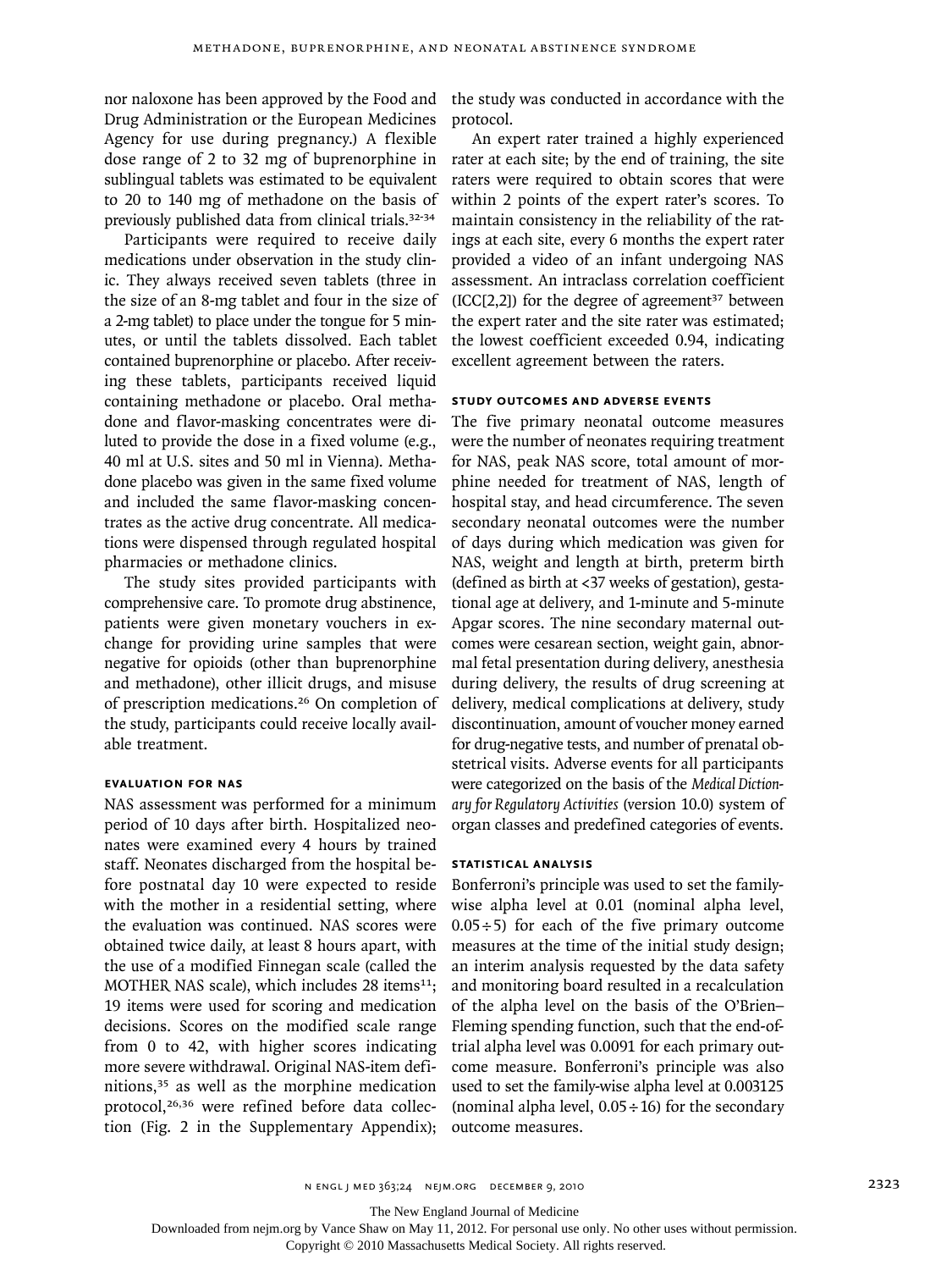There were two fixed-effect factors in all analyses: medication (buprenorphine vs. methadone) and site (U.S. urban [Baltimore; Philadelphia; Detroit; Providence, RI] vs. U.S. rural [Burlington, VT; Nashville] vs. European [Vienna]). Pooling the sites minimized the possibility that site heterogeneity would adversely effect the analyses.30 Poisson regression analyses were conducted for the total amount of morphine needed to treat NAS, neonatal length of stay in the hospital, number of days of treatment for NAS, estimated gestational age at delivery, amount of money earned for drug-negative tests, number of prenatal obstetrical visits, and Apgar scores at 1 minute and 5 minutes. Ordinary least-squares regression analyses were conducted for the peak score on the NAS scale during the assessment period, infant head circumference, and infant weight and length at birth. Logistic-regression analyses were conducted for the remaining dichotomous variables. For medication effects, model-derived least-

squares means are reported for normally distributed outcome variables, model-derived exponentiated estimated means for Poisson-distributed outcome variables, and odds ratios for the logistic regressions. To minimize the possibility that the effects attributed to the assigned medication might be due to differences in participant characteristics, the analyses were repeated with the inclusion of covariates selected on the basis of their potential associations with the outcome variables. (For details on covariates, see Table 1 in the Supplementary Appendix.)

## R esult s

## **Characteristics of the Study Participants**

A total of 16 of the 89 women in the methadone group (18%) and 28 of the 86 women in the buprenorphine group (33%) discontinued treatment before delivery  $(P=0.02$  with an alpha level of 0.003125 for other secondary maternal outcome measures). The baseline characteristics of participants in the two medication groups, including those who did not complete the study, are shown in Table 1. There were no significant

| Table 1. Baseline Characteristics of Women in the Methadone and Buprenorphine Groups, According to Whether They Completed<br>Treatment.* |                            |                             |         |                         |                             |         |  |
|------------------------------------------------------------------------------------------------------------------------------------------|----------------------------|-----------------------------|---------|-------------------------|-----------------------------|---------|--|
| Characteristic                                                                                                                           | <b>Completed Treatment</b> |                             |         |                         | Did Not Complete Treatment  |         |  |
|                                                                                                                                          | Methadone<br>$(N = 73)$    | Buprenorphine<br>$(N = 58)$ | P Value | Methadone<br>$(N = 16)$ | Buprenorphine<br>$(N = 28)$ | P Value |  |
| Age (yr)                                                                                                                                 | $27.7 \pm 0.7$             | $25.3 \pm 0.7$              | 0.014   | $29.7 \pm 1.6$          | $29.1 \pm 1.7$              | 0.75    |  |
| Race (%) †                                                                                                                               |                            |                             | 0.26    |                         |                             | 0.26    |  |
| White                                                                                                                                    | 85                         | 91                          |         | 69                      | 71                          |         |  |
| Black                                                                                                                                    | 14                         | 3                           |         | 31                      | 29                          |         |  |
| Other                                                                                                                                    | $\mathbf{1}$               | 5                           |         |                         |                             |         |  |
| Estimated gestational age of fetus (wk)                                                                                                  | $18.7 \pm 0.8$             | $18.7 \pm 0.7$              | 0.94    | $16.4 \pm 1.7$          | $19.7 \pm 1.3$              | 0.13    |  |
| Education (yr)                                                                                                                           | $11.3 \pm 0.3$             | $11.3 \pm 0.2$              | 0.91    | $11.6 \pm 0.4$          | $11.3 \pm 0.3$              | 0.47    |  |
| Employed (%)                                                                                                                             | 14                         | 19                          | 0.41    | 6                       | 4                           | 0.47    |  |
| Legal status, criminally unencumbered (%)                                                                                                | 80                         | 88                          | 0.20    | 69                      | 71                          | 0.26    |  |
| Married (%)                                                                                                                              | 15                         | 9                           | 0.26    | 13                      | 18                          | 0.31    |  |
| Treatment during the previous 30 days $(\%)$ :                                                                                           |                            |                             |         |                         |                             |         |  |
| Maintenance therapy with methadone<br>or buprenorphine                                                                                   | 47                         | 41                          | 0.56    | 50                      | 35                          | 0.16    |  |
| Detoxification                                                                                                                           | $\overline{4}$             | 5                           | 0.76    | $\mathbf 0$             | $\overline{4}$              | 0.64    |  |
| Neither maintenance therapy nor detoxification                                                                                           | 52                         | 54                          | 0.80    | 47                      | 70                          | 0.17    |  |
| Current cigarette smoker (%)                                                                                                             | 99                         | 95                          | 0.21    | 88                      | 89                          | 0.36    |  |
| Composite score on Addiction Severity Index                                                                                              |                            |                             |         |                         |                             |         |  |
| <b>Drugs</b>                                                                                                                             | $0.30 \pm 0.01$            | $0.28 \pm 0.01$             | 0.16    | $0.29 \pm 0.03$         | $0.34 \pm 0.02$             | 0.15    |  |
| Alcohol                                                                                                                                  | $0 + 0.01$                 | $0.01 \pm 0.01$             | 0.40    | $0 + 0.01$              | $0.02 \pm 0.01$             | 0.11    |  |

2324 n engl j med 363;24 nejm.org december 9, 2010

The New England Journal of Medicine

Downloaded from nejm.org by Vance Shaw on May 11, 2012. For personal use only. No other uses without permission.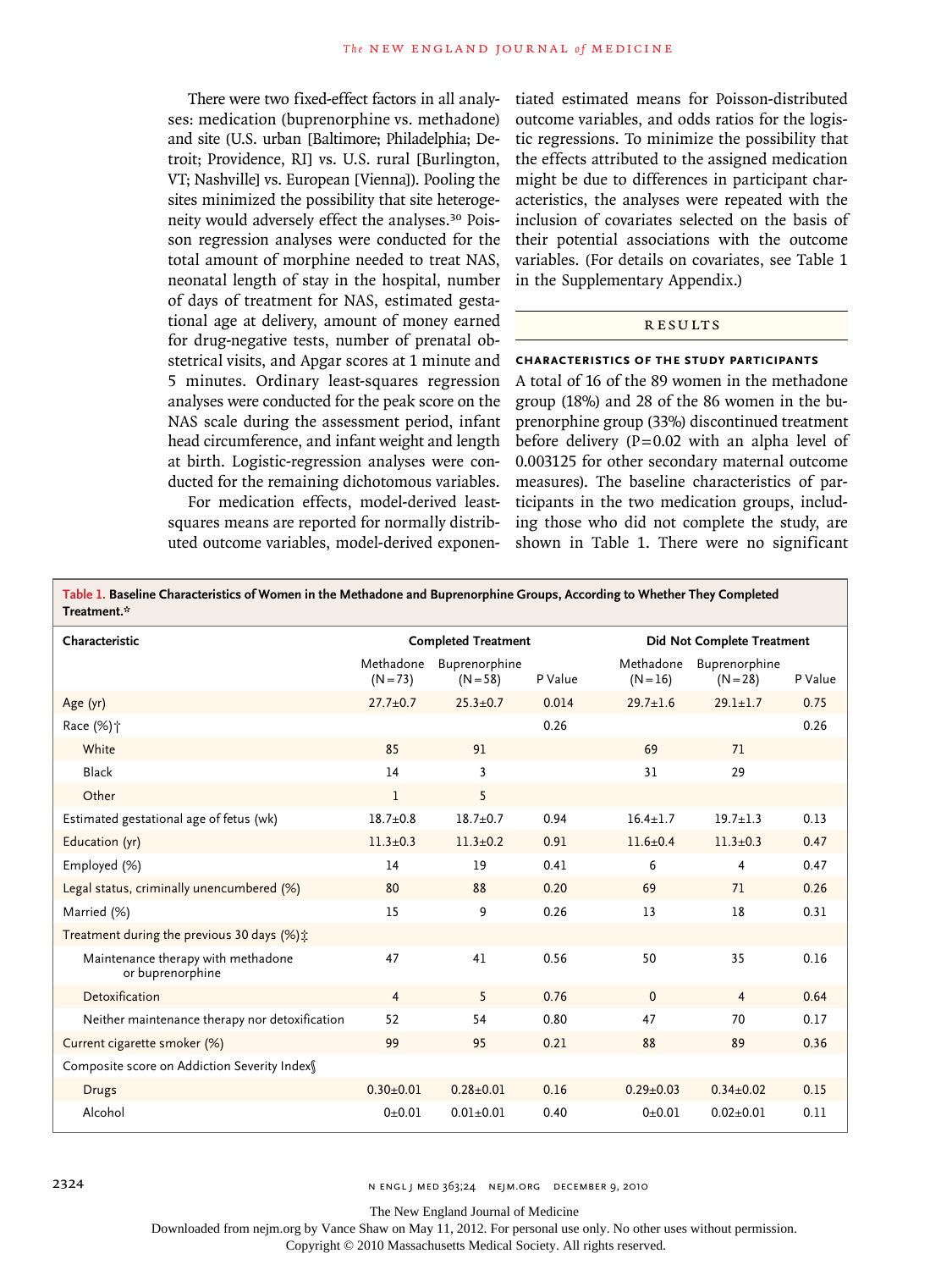| Table 1. (Continued.)                                                                                |                            |                             |         |                         |                             |         |  |
|------------------------------------------------------------------------------------------------------|----------------------------|-----------------------------|---------|-------------------------|-----------------------------|---------|--|
| Characteristic                                                                                       | <b>Completed Treatment</b> |                             |         |                         | Did Not Complete Treatment  |         |  |
|                                                                                                      | Methadone<br>$(N = 73)$    | Buprenorphine<br>$(N = 58)$ | P Value | Methadone<br>$(N = 16)$ | Buprenorphine<br>$(N = 28)$ | P Value |  |
| Substance use                                                                                        |                            |                             |         |                         |                             |         |  |
| Cumulative lifetime (mo)                                                                             |                            |                             |         |                         |                             |         |  |
| Heroin                                                                                               | $45.7 \pm 5.4$             | $25.4 \pm 6.0$              | 0.01    | $60.2 \pm 13.5$         | $50.7 \pm 10.4$             | 0.58    |  |
| Cocaine                                                                                              | $34.1 \pm 5.9$             | $22.5 + 6.6$                | 0.19    | $40.6 \pm 13.6$         | $39.3 \pm 10.5$             | 0.94    |  |
| Any alcohol                                                                                          | $23.5 + 4.3$               | $13.4 + 4.8$                | 0.13    | $26.6 \pm 11.5$         | $17.6 + 8.8$                | 0.54    |  |
| Benzodiazepines                                                                                      | $7.2 + 2.2$                | $7.9 \pm 2.5$               | 0.83    | $10.4 + 3.4$            | $6.6 + 2.6$                 | 0.38    |  |
| Previous 30 days (days)                                                                              |                            |                             |         |                         |                             |         |  |
| Heroin                                                                                               | $8.7 \pm 1.5$              | $8.7 \pm 1.7$               | 0.99    | $11.6 + 3.4$            | $16.6 + 2.6$                | 0.25    |  |
| Cocaine                                                                                              | $3.9 \pm 1.0$              | $3.6 \pm 1.1$               | 0.85    | $8.1 \pm 2.9$           | $7.6 \pm 2.3$               | 0.93    |  |
| Any alcohol                                                                                          | $0.3 \pm 0.1$              | $0.2 + 0.2$                 | 0.40    | $0.3 \pm 0.5$           | $1.1 \pm 0.4$               | 0.23    |  |
| <b>Benzodiazepines</b>                                                                               | $0.8 \pm 0.3$              | $0.9 + 0.3$                 | 0.86    | $0.1 \pm 0.5$           | $0.8 + 0.4$                 | 0.23    |  |
| Score for extent to which patient was troubled or both-<br>ered by drug problems in previous 30 days | $2.8 \pm 0.2$              | $2.5 \pm 0.2$               | 0.20    | $2.6 + 0.4$             | $2.7+0.3$                   | 0.74    |  |

\* Plus–minus values are means ±SE. Bonferroni's principle was used to set the family-wise alpha level at 0.00227 for the between-group comparisons (nominal alpha level, 0.05÷22 for the number of variables for which inferential tests were conducted); there were no significant medication-group differences in either the sample of participants who completed the study or the sample that did not complete the study.

† Race was self-reported. The chi-square goodness-of-fit statistic is reported for a dichotomized variable of white race versus nonwhite race. ‡ Percentages for current treatment do not sum to 100 because the first two categories are not mutually exclusive and because of missing data.

In the methadone group that completed treatment, the number of patients with missing data was 2 for maintenance therapy with methadone or buprenorphine and for neither maintenance therapy nor detoxification, whereas in the buprenorphine group that completed treatment, the number of patients with missing data was 1 for detoxification and for neither maintenance therapy nor detoxification. In the methadone group that did not complete treatment, the number of patients with missing data was 1 for detoxification and for neither maintenance therapy nor detoxification, whereas in the buprenorphine group that did not complete treatment, the number of patients with missing data was 1 for maintenance therapy with methadone or buprenorphine and detoxification, 2 for neither maintenance therapy nor detoxification, and 1 for both composite scores on the Addiction Severity Index and for all items on substance use. Patients whose current treatment was characterized as maintenance included those who elected induction and stabilization with an opioid agonist when entering treatment (one or more days before study screening) or who were already receiving maintenance treatment at the time of study screening.

§ Composite scores for the Addiction Severity Index range between 0 and 1, with higher scores indicating a more severe problem. ¶The question regarding the extent to which a patient was troubled or bothered by drug problems was answered on a 5-point Likert-type scale, with 0 indicating "not at all" and 4 indicating "extremely."

between-group differences in these characteristics, including measures of substance use. Among the women who did not complete treatment, the mean (±SD) number of days in the study was 35.1±35.2 (range, 4 to 155) for those in the methadone group and 8.6±17.2 (range, 0 to 80) for those in the buprenorphine group; 8 participants in the buprenorphine group left the study on the first day. "Dissatisfaction" with the study medication was reported as the reason for discontinuation by 71% of participants in the buprenorphine group, as compared with only 13% of those in the methadone group (Fig. 1). The mean doses of methadone and buprenorphine at the time the participants left the study were 87.3±21.8 mg (range, 41.3 to 133.2) and 14.3±5.9 mg (range, 3.0 to 30.0), respectively.

Among the 131 participants who completed the study (i.e., gave birth while receiving doubleblind study medication), there were no significant differences between the buprenorphine and methadone groups with respect to any of the baseline characteristics, including substance-use measures (P>0.01 for all comparisons, with an alpha level of 0.00227) (Table 1). Analyses of neonatal outcomes are based only on this sample of participants.

## **Primary Outcomes**

The percentage of neonates requiring NAS treatment did not differ significantly between groups  $(P=0.26)$ , nor did the groups differ significantly with respect to the peak NAS score  $(P=0.04)$  or head circumference  $(P=0.04)$ . There were signif-

n engl j med 363;24 nejm.org december 9, 2010 2325

The New England Journal of Medicine

Downloaded from nejm.org by Vance Shaw on May 11, 2012. For personal use only. No other uses without permission.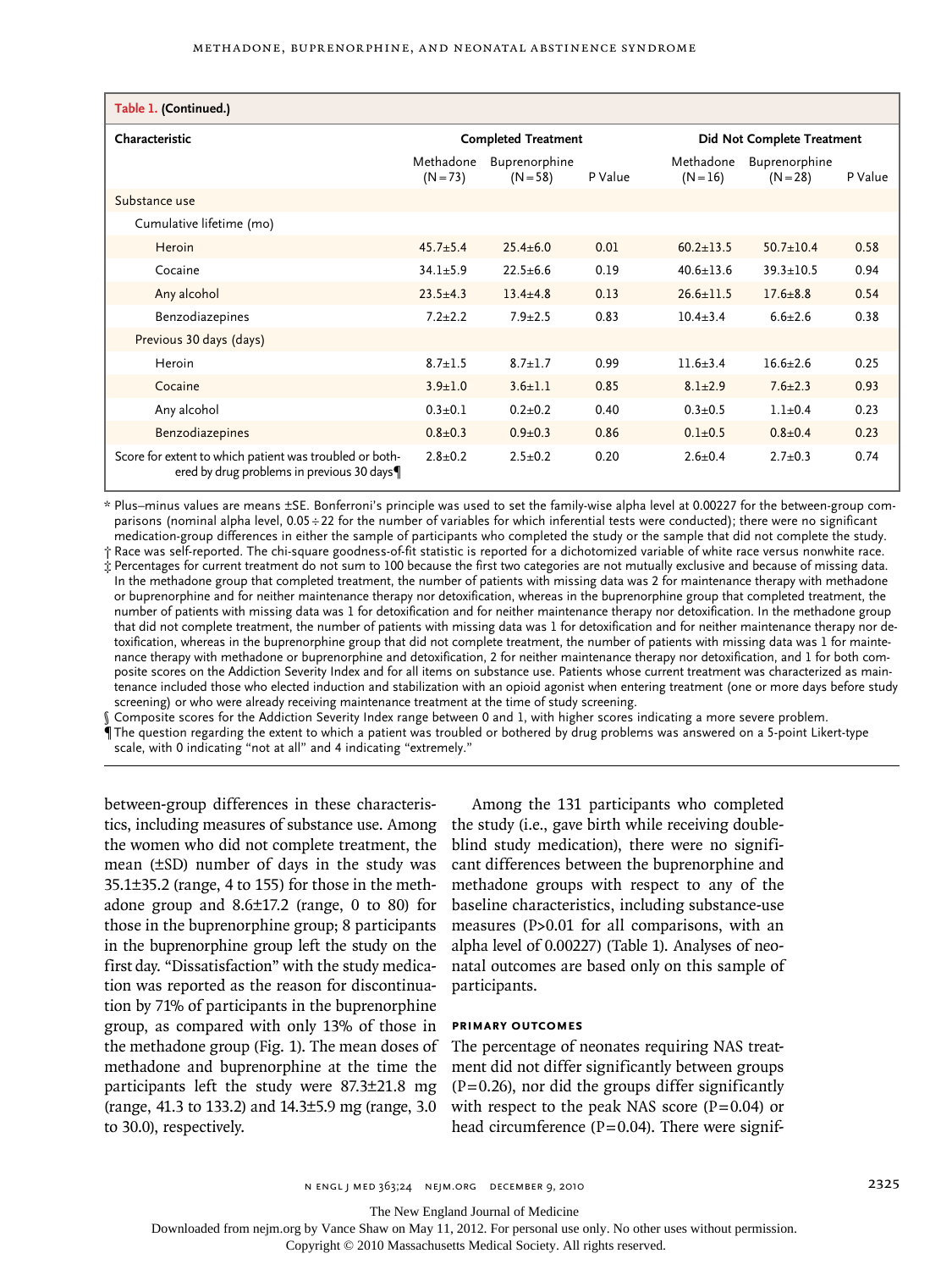icant differences between groups for the other two primary outcome measures: the total amount of morphine needed for the treatment of NAS and the length of the hospital stay for neonates (Table 2 and Fig. 2, and Table 1 in the Supplementary Appendix). On average, neonates exposed to buprenorphine required 89% less morphine than

did neonates exposed to methadone (mean total doses of 1.1 mg and 10.4 mg, respectively; P<0.0091 in accordance with prespecified thresholds for significance), and spent, on average, 43% less time in the hospital (10.0 vs. 17.5 days, respectively; P<0.0091). Both these outcome measures also differed significantly between the treat-

| Table 2. Primary and Secondary Outcomes in the Methadone and Buprenorphine Groups.* |                         |                                    |                               |                          |  |
|-------------------------------------------------------------------------------------|-------------------------|------------------------------------|-------------------------------|--------------------------|--|
| <b>Outcome</b>                                                                      | Methadone<br>$(N = 73)$ | <b>Buprenorphine</b><br>$(N = 58)$ | <b>Odds Ratio</b><br>(95% CI) | P Value                  |  |
| <b>Primary outcomes</b>                                                             |                         |                                    |                               |                          |  |
| Treated for NAS - no. (%)                                                           | 41 (57)                 | 27(47)                             | $0.7(0.2-1.8)$                | 0.26                     |  |
| <b>NAS</b> peak score                                                               | $12.8 + 0.6$            | $11.0 + 0.6$                       |                               | 0.04                     |  |
| Total amount of morphine for NAS - mg                                               | $10.4 + 2.6$            | $1.1 + 0.7$                        |                               | $<0.0091$ <sup>+</sup>   |  |
| Duration of infant's hospital stay - days                                           | $17.5 + 1.5$            | $10.0 + 1.2$                       |                               | $< 0.0091$ <sup>+</sup>  |  |
| Infant's head circumference - cm                                                    | $33.0 + 0.3$            | $33.8 + 0.3$                       |                               | 0.03                     |  |
| Secondary neonatal outcomes                                                         |                         |                                    |                               |                          |  |
| Duration of treatment for NAS - days                                                | $9.9 + 1.6$             | $4.1 \pm 1.0$                      |                               | $<0.003125$ <sup>+</sup> |  |
| Weight at birth $-$ g                                                               | $2878.5 \pm 66.3$       | $3093.7 \pm 72.6$                  |                               | 0.03                     |  |
| Length at birth - cm                                                                | $47.8 + 0.5$            | $49.8 + 0.5$                       |                               | 0.005                    |  |
| Preterm, $<$ 37 wk — no. (%)                                                        | 14(19)                  | 4(7)                               | $0.3(0.1-2.0)$                | 0.07                     |  |
| Gestational age at delivery - wk                                                    | $37.9 \pm 0.3$          | $39.1 \pm 0.3$                     |                               | 0.007                    |  |
| Apgar score                                                                         |                         |                                    |                               |                          |  |
| 1 min                                                                               | $8.0 + 0.2$             | $8.1 + 0.2$                        |                               | 0.87                     |  |
| 5 min                                                                               | $9.0 + 0.1$             | $9.0 + 0.1$                        |                               | 0.69                     |  |
| Secondary maternal outcomes                                                         |                         |                                    |                               |                          |  |
| Cesarean section - no. (%)                                                          | 27(37)                  | 17(29)                             | $0.6(0.2 - 2.0)$              | 0.23                     |  |
| Maternal weight gain - kg                                                           | $8.6 + 1.0$             | $8.3 + 0.9$                        |                               | 0.80                     |  |
| Abnormal fetal presentation during delivery<br>$-$ no. (%)                          | 10(14)                  | 3(5)                               | $0.3(0.0-2.4)$                | 0.09                     |  |
| Analgesia during delivery - no. (%)                                                 | 60 (82)                 | 49 (85)                            | $1.1(0.3-4.8)$                | 0.85                     |  |
| Positive drug screen at delivery - no. (%)                                          | 11(15)                  | 5(9)                               | $0.5(0.1-2.7)$                | 0.27                     |  |
| Medical complications at delivery - no. (%)                                         | 37(51)                  | 18(31)                             | $0.5(0.2-0.9)$                | 0.03                     |  |
| Did not complete study - no. (%)                                                    | 16(18)                  | 28(33)                             | $2.6(1.3-5.6)$                | 0.02                     |  |
| Amount of voucher money earned for drug-<br>negative tests - U.S. \$                | 1,570.00±121.72         | 1,391.39±123.59                    |                               | 0.31                     |  |
| No. of prenatal obstetrical visits                                                  | $8.8 + 0.5$             | $8.7+0.4$                          |                               | 0.86                     |  |

\* Plus–minus values are means ±SE. In accordance with the alpha level chosen for the tests of significance, 99.09% confidence intervals (CIs) were used for the primary outcome measures, and 99.6825% CIs were used for the neonatal and maternal secondary outcome measures. The number of patients who underwent randomization was 175, the number who did not complete the study was 44, and the number who did complete the study was 131. A small percentage of data was missing. For four of the five primary outcomes, the number of patients with missing data was 1 in each medication group except for the outcome on length of hospital stay for neonates, for which no data were missing. For two of the seven secondary neonatal outcomes, the number of patients with missing data was 1 in each medication group for days treated for NAS and 1 in the methadone group for infant length at birth. For four of the nine secondary maternal outcomes, the number of patients with missing data in the methadone group was 2 for maternal weight gain, 2 for abnormal fetal presentation during delivery, 1 for positive drug screen at delivery, and 3 for amount of voucher money earned; the number of patients with missing data in the buprenorphine group was 4 for maternal weight gain, 1 for positive drug screen at delivery, and 1 for voucher money earned.

† These P values were calculated in accordance with prespecified thresholds for significance.

The New England Journal of Medicine

Downloaded from nejm.org by Vance Shaw on May 11, 2012. For personal use only. No other uses without permission.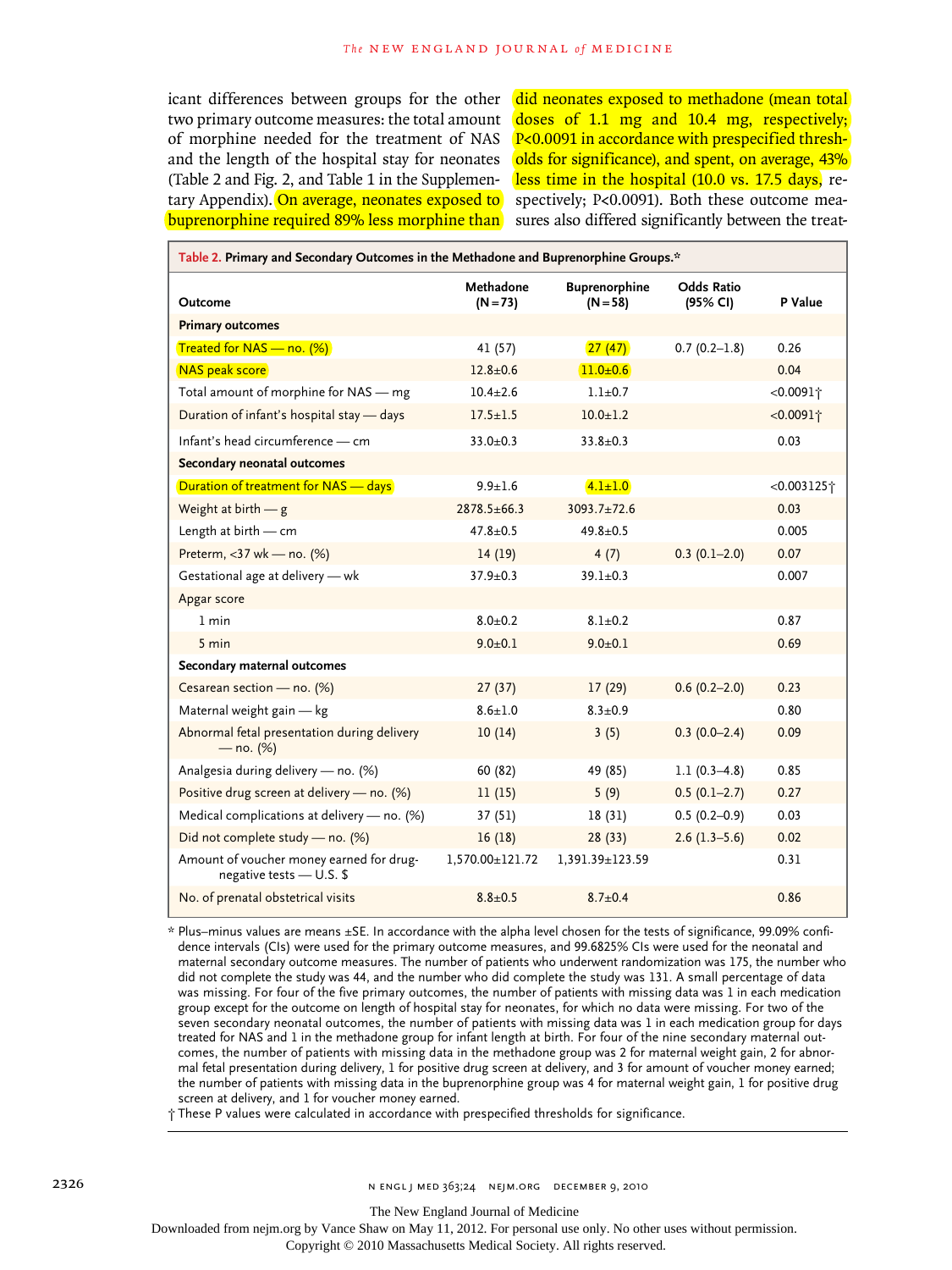

selected covariates (Table 1 in the Supplementary medication was no longer significant (P=0.01). Appendix).

## **Secondary Outcomes**

One of the seven neonatal secondary outcome measures differed significantly between groups: neonates exposed to buprenorphine spent, on average, 58% less time in the hospital receiving medication for NAS than did those exposed to methadone (4.1 days vs. 9.9 days, P<0.003125 in accordance with prespecified thresholds for significance). This difference remained significant in analyses adjusted for selected covariates (Table 1 in the Supplementary Appendix). There were no significant between-group differences in any of the nine maternal secondary outcomes (Table 2, and Table 1 in the Supplementary Appendix).

## **Subgroup Analyses**

To address the possibility that differences in neonatal outcomes between the two groups might be explained by higher average levels of opioid dependence in women who completed methadone treatment than in those who completed buprenorphine treatment, we performed post hoc analyses that excluded the 25 participants whose methadone dose at delivery exceeded 100 mg. The between-group differences in the amount of morphine required for the treatment of NAS and the length of the hospital stay remained significant (P<0.001 and P=0.003, respectively). The difference in the secondary outcome of duration

ment groups when the analyses were adjusted for of hospitalization while infants were receiving

## **Adverse Events**

Assuming an alpha level of 0.05 (to maximize the detection of differences between medications with respect to adverse events), the methadone group had higher rates of nonserious maternal events overall  $(P=0.003)$  and of nonserious maternal cardiovascular events in particular  $(P=0.01)$ . The two medication groups did not differ significantly with respect to any serious maternal or neonatal adverse events or any nonserious neonatal adverse events (Table 3).

### Discussion

In this randomized, double-blind trial, infants who had prenatal exposure to buprenorphine required significantly less morphine for the treatment of NAS, a significantly shorter period of NAS treatment, and a significantly shorter hospital stay than did infants with prenatal exposure to methadone. The superiority of buprenorphine over methadone did not extend to differences in the number of neonates requiring NAS treatment, peak NAS score, head circumference, any other neonatal outcome, or any maternal outcome.

Although buprenorphine was superior for two of the five primary outcomes among women who completed treatment, women who were taking buprenorphine were more likely to discontinue treatment. If patients with more severe

The New England Journal of Medicine

Downloaded from nejm.org by Vance Shaw on May 11, 2012. For personal use only. No other uses without permission.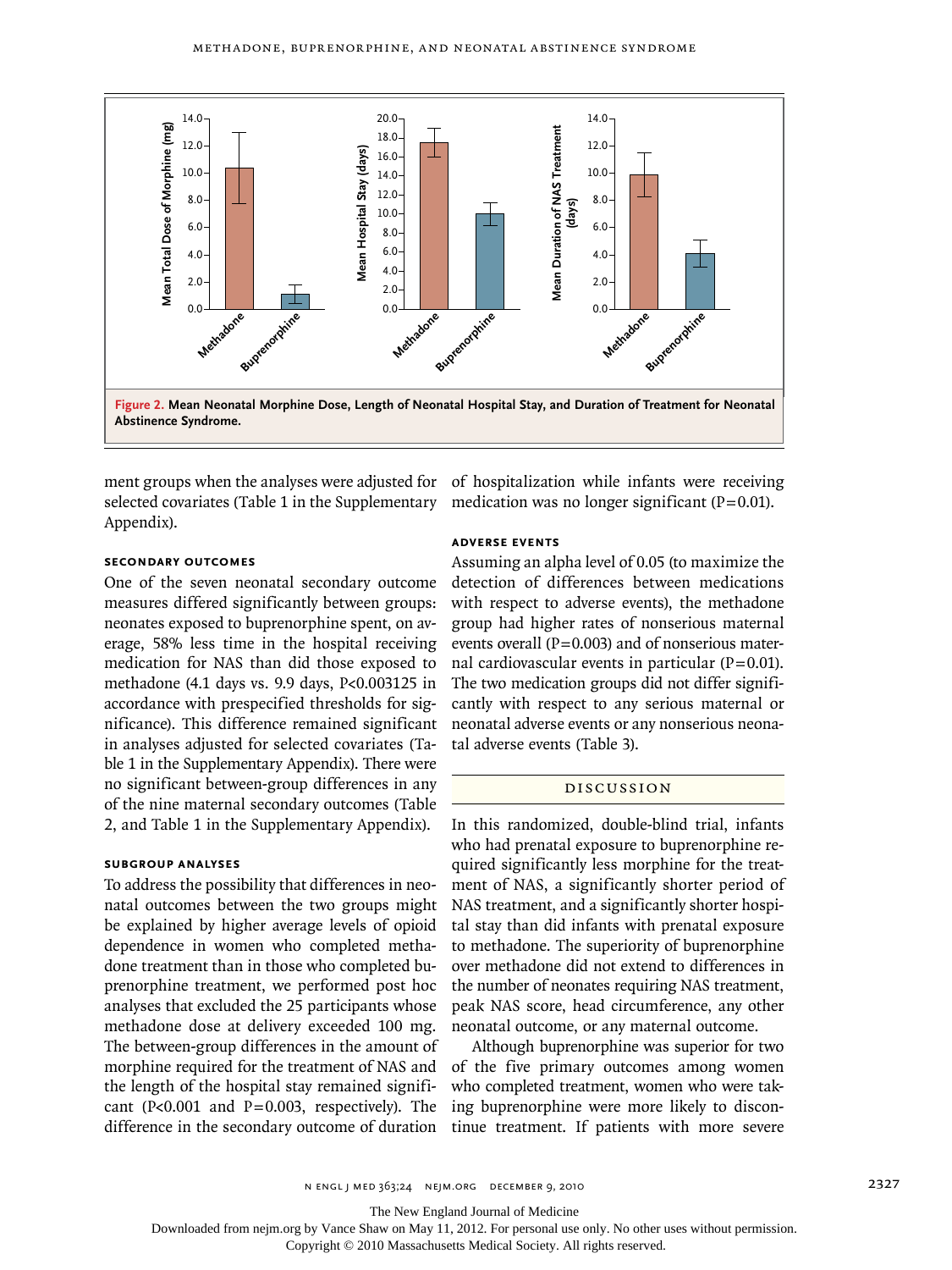comes in the buprenorphine group. However, for women who completed treatment and for

opioid dependence were more likely to leave the the absence of significant between-group differbuprenorphine group than the methadone group, ences in baseline characteristics and in previous this factor could have accounted for better out-and current substance-use characteristics, both

| Table 3. Serious and Nonserious Adverse Events Occurring during the Study.* |                         |                             |                         |                             |  |  |
|-----------------------------------------------------------------------------|-------------------------|-----------------------------|-------------------------|-----------------------------|--|--|
| Adverse Event                                                               | Maternal                |                             |                         | Neonatal                    |  |  |
|                                                                             | Methadone<br>$(N = 89)$ | Buprenorphine<br>$(N = 86)$ | Methadone<br>$(N = 73)$ | Buprenorphine<br>$(N = 58)$ |  |  |
|                                                                             | number (percent)        |                             |                         |                             |  |  |
| <b>Serious events</b>                                                       |                         |                             |                         |                             |  |  |
| Abnormal fetal health                                                       | 3(3)                    | $\mathbf 0$                 |                         |                             |  |  |
| Abnormal laboratory values                                                  | 0                       | 0                           | $\pmb{0}$               | $\pmb{0}$                   |  |  |
| Cardiovascular symptoms                                                     | 1(1)                    | $\pmb{0}$                   | 2(3)                    | 1(2)                        |  |  |
| Gastrointestinal symptoms                                                   | 1(1)                    | 1(1)                        | 0                       | 1(2)                        |  |  |
| Genitourinary symptoms                                                      | $\pmb{0}$               | 1(1)                        | $\mathbf 0$             | 1(2)                        |  |  |
| Illicit drug use                                                            | 1(1)                    | 1(1)                        |                         |                             |  |  |
| Musculoskeletal symptoms                                                    | $\pmb{0}$               | $\pmb{0}$                   | $\mathbf 0$             | 1(2)                        |  |  |
| Neurologic symptoms                                                         | 0                       | $\pmb{0}$                   | $\mathbf 0$             | 1(2)                        |  |  |
| Obstetrical symptoms                                                        | 6(7)                    | 2(2)                        | 1(1)                    | 1(2)                        |  |  |
| Postsurgical problems                                                       | 0                       | 0                           | 0                       | 1(2)                        |  |  |
| Psychological problems                                                      | 1(1)                    | 0                           |                         |                             |  |  |
| Psychosocial problems                                                       | 1(1)                    | 0                           |                         |                             |  |  |
| Respiratory symptoms                                                        | 1(1)                    | $\pmb{0}$                   | 2(3)                    | $\mathbf 0$                 |  |  |
| Sexually transmitted diseases                                               | 1(1)                    | 0                           | 0                       | 0                           |  |  |
| Skin conditions                                                             | $\pmb{0}$               | 1(1)                        | $\mathbf{0}$            | $\mathbf{0}$                |  |  |
| Sleep disturbances                                                          | 0                       | 1(1)                        |                         |                             |  |  |
| Other                                                                       | $\mathbf{0}$            | $\mathbf{0}$                | 1(1)                    | 1(2)                        |  |  |
| Any serious adverse event                                                   | 14 (16)                 | 8(9)                        | 6(8)                    | 1(2)                        |  |  |
| <b>Nonserious events</b>                                                    |                         |                             |                         |                             |  |  |
| Abnormal appetite                                                           | 2(2)                    | 0                           | 4(6)                    | 1(2)                        |  |  |
| Abnormal fetal health                                                       | 6(7)                    | 4(5)                        |                         |                             |  |  |
| Abnormal laboratory values                                                  | 10(11)                  | 8(9)                        | 0                       | $\mathbf 0$                 |  |  |
| <b>Blood-borne disorders</b>                                                | 5(6)                    | 1(1)                        | $\mathbf 0$             | 1(2)                        |  |  |
| Cardiovascular symptoms                                                     | 29 (33)                 | 14(16)                      | 8(11)                   | 4(7)                        |  |  |
| Endocrinologic symptoms                                                     | 5(6)                    | 3(4)                        | 1(1)                    | 1(2)                        |  |  |
| Eye, ear, nose, or throat problems                                          | 12(14)                  | 15(17)                      | 1(1)                    | 1(2)                        |  |  |
| Fever                                                                       | 3(3)                    | 2(2)                        | 0                       | 0                           |  |  |
| Gastrointestinal symptoms                                                   | 60 (67)                 | 47 (55)                     | 5(7)                    | 4(7)                        |  |  |
| Genitourinary symptoms                                                      | 23(26)                  | 16(19)                      | 1(1)                    | $\pmb{0}$                   |  |  |
| Hematopoietic or lymphatic symptoms                                         | 14(16)                  | 15(17)                      | 17(23)                  | 14(24)                      |  |  |
| Illicit drug use                                                            | 10(11)                  | 8(9)                        | 3(4)                    | 5(9)                        |  |  |
| Dental problems                                                             | 22 (25)                 | 15(17)                      | 1(1)                    | 2(4)                        |  |  |
| Musculoskeletal symptoms                                                    | 38(43)                  | 28(33)                      | 3(4)                    | 1(2)                        |  |  |
| Neuromuscular symptoms                                                      | 33(37)                  | 29 (34)                     | 0                       | 0                           |  |  |

2328 **n engl j med 363;24 NEJM.ORG DECEMBER 9, 2010** 

The New England Journal of Medicine

Downloaded from nejm.org by Vance Shaw on May 11, 2012. For personal use only. No other uses without permission.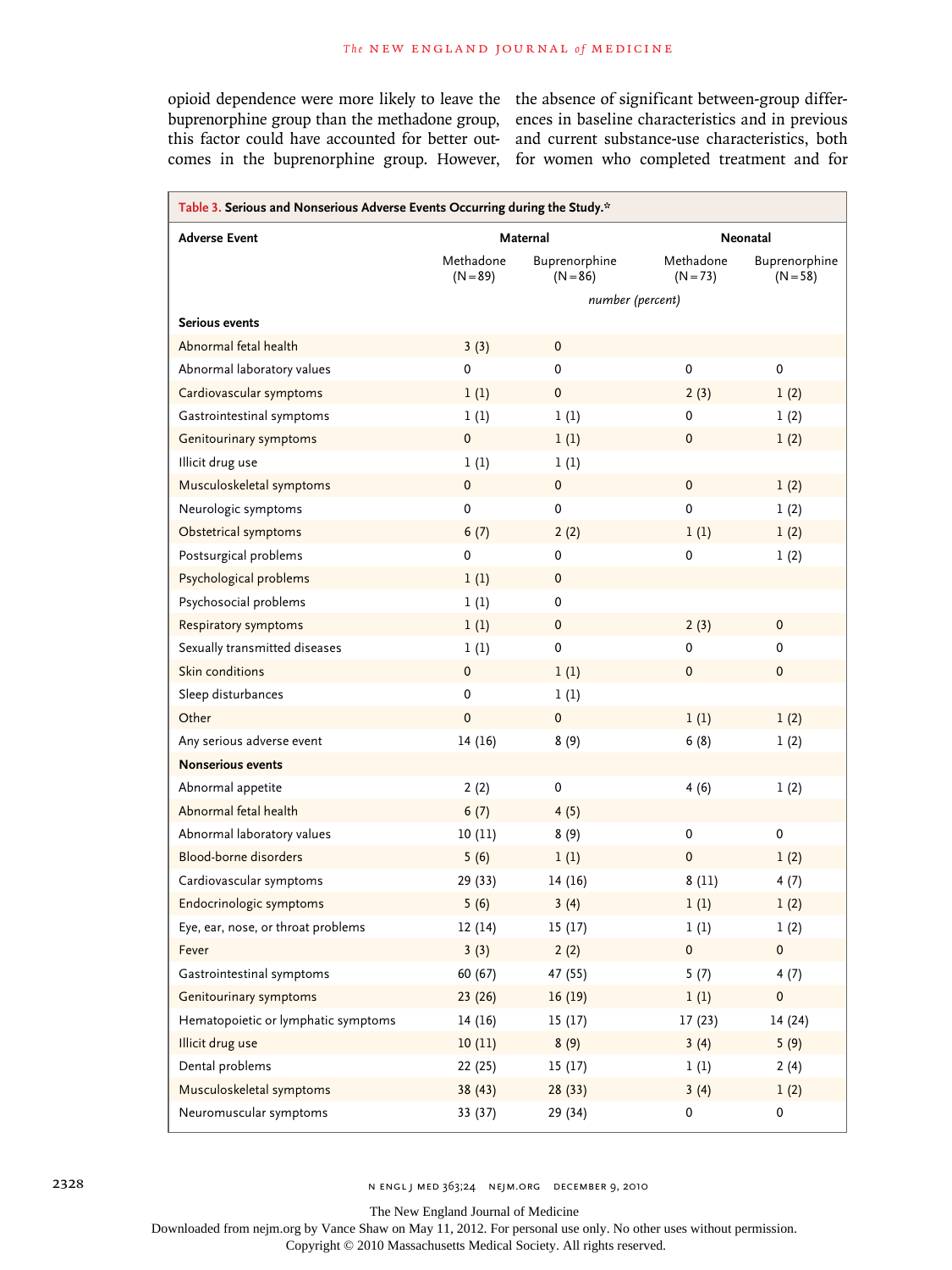| Table 3. (Continued.)         |                         |                             |                         |                             |  |  |
|-------------------------------|-------------------------|-----------------------------|-------------------------|-----------------------------|--|--|
| <b>Adverse Event</b>          | Maternal                |                             | Neonatal                |                             |  |  |
|                               | Methadone<br>$(N = 89)$ | Buprenorphine<br>$(N = 86)$ | Methadone<br>$(N = 73)$ | Buprenorphine<br>$(N = 58)$ |  |  |
|                               |                         | number (percent)            |                         |                             |  |  |
| Neurologic symptoms           | 16(18)                  | 12(14)                      | $\mathbf{0}$            | $\mathbf{0}$                |  |  |
| Obstetrical problems          | 29 (33)                 | 23 (27)                     | 3(4)                    | 4(7)                        |  |  |
| Postsurgical problems         | 16(18)                  | 8(9)                        | 3(4)                    | $\mathbf{0}$                |  |  |
| Psychological problems        | 24 (27)                 | 21(24)                      |                         |                             |  |  |
| Psychosocial problems         | 4(5)                    | 5(6)                        |                         |                             |  |  |
| Respiratory symptoms          | 29 (33)                 | 31 (36)                     | 14 (19)                 | 12(21)                      |  |  |
| Sexually transmitted diseases | 8(9)                    | 8(9)                        | 1(1)                    | 1(2)                        |  |  |
| Skin conditions               | 16 (18)                 | 12(14)                      | 7(10)                   | 2(4)                        |  |  |
| Sleep disturbances            | 24(27)                  | 20(23)                      |                         |                             |  |  |
| Somatic symptoms              | 19 (21)                 | 9(11)                       |                         |                             |  |  |
| Other                         | 4(5)                    | 3(4)                        | 2(3)                    | 3(5)                        |  |  |
| Any nonserious adverse event  | 83 (93)                 | 66 (77)                     | 34 (47)                 | 29 (50)                     |  |  |

*\** An alpha level of 0.05 was selected for each test of significance. Adverse events related to neonatal appetite included weight loss, need for nutritional support, and feeding intolerance. Cardiovascular events included rapid or slow heart rate and high or low blood pressure. Neonatal obstetrical events included asynclitic presentation and acrocyanosis. Psychosocial events included any stressful life event (e.g., stress surrounding moving, eviction, or death of a family member). A serious adverse event was defined as death or substantial risk of death of the mother or the infant or any medical event that a study investigator or the data and safety monitoring board judged to be serious because it might jeopardize the participant or might require intervention (e.g., hospitalization or extension of hospitalization). Two women in the methadone group had multiple serious adverse events (1 had a positive serologic test for syphilis, overnight hospitalization, and suspected premature rupture of fetal membrane; the other had lack of housing and depression), and 12 women in this group had a single serious adverse event (2 cases each of fetal-heart-rate deceleration, premature labor, and miscarriage and 1 case each of decreased blood flow to the fetus, pathological cardiotocographic deceleration, heroin and cocaine overdose, gastroenteritis requiring hospitalization, amniorrhexis, and pneumonia). Two women in the buprenorphine group had multiple serious adverse events (1 had multicystic kidney and positive drugscreening urinalysis leading to hospitalization; the other had vaginal bleeding and preterm labor), and 6 women in this group had a single serious adverse event (2 cases of vaginal bleeding and 1 case each of methicillin-resistant *Staphylococcus aureus,* gastric hemorrhage, hospitalization for removal of vaginal condyloma, and false labor). One neonate in the methadone group had multiple serious adverse events (2 surgeries for dextrocardia), and 4 neonates in this group had a single serious adverse event (1 case each of premature delivery [after which the neonate died], suspected apnea, respiratory distress, and cyanosis). One neonate in the buprenorphine group had all 8 serious adverse events listed in the table (e.g., multiple surgeries, renal failure, and hypoxic ischemic encephalopathy) and subsequently died.

those who did not, suggests that differences in during pregnancy, and they also show that the the rates of treatment completion are unlikely to treatment of opioid-dependent pregnant women explain the results. In addition, the significant with buprenorphine results in a clinically meandifferences between groups in the amount of ingful reduction in the severity of NAS in their morphine required for the treatment of NAS and neonates, as compared with methadone. The the duration of the hospital stay remained significant in post hoc analyses that excluded participants receiving 100 mg or more of methadone daily.

Methadone has been the recommended standard of care for opioid-dependent pregnant women, and our double-blind study provides critical data on the outcomes of methadone treatment. Our findings support the safety and usefulness

mechanisms responsible for this effect remain elusive; variability in the *MDR1* genotype may influence the transport of methadone or buprenorphine to the fetus and thus the combination of NAS symptoms exhibited.38,39

of methadone treatment for opioid dependence ing nonpregnant patients that methadone and Our finding that there was no significant difference between the treatment groups in rates of opioid use during treatment is consistent with observations in previous randomized trials involv-

The New England Journal of Medicine

Downloaded from nejm.org by Vance Shaw on May 11, 2012. For personal use only. No other uses without permission.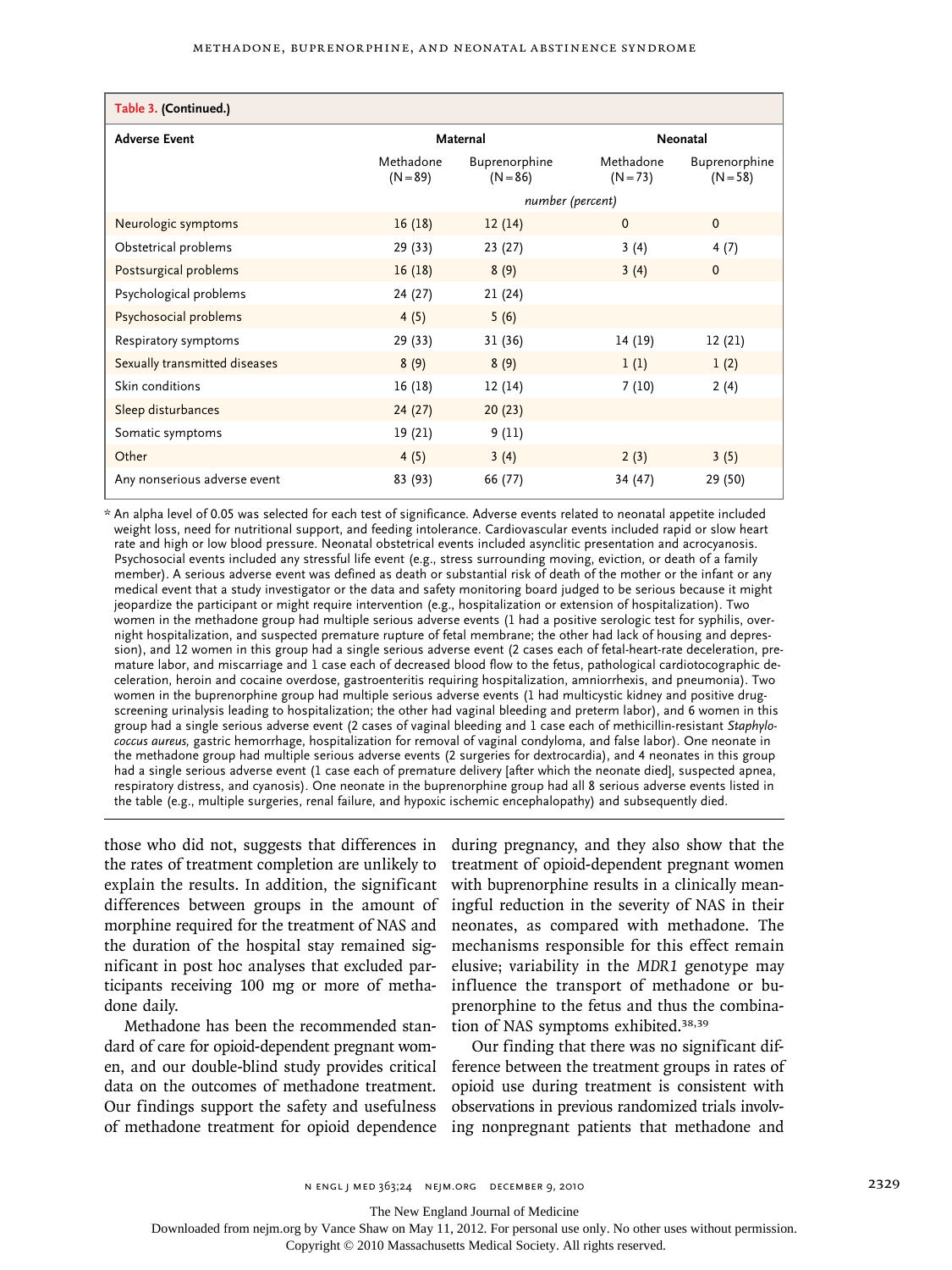buprenorphine cause similar reductions in illicit removing 19% of our sample (25 of 131 particiopioid use.32 Moreover, the low levels of concomitant use of alcohol and illicit drugs, in combination with the nonsignificant differences in other maternal outcomes between the methadone and buprenorphine groups, suggest that these two medications, in the context of comprehensive care, do not differ markedly in terms of their effect on maternal treatment outcomes at delivery. Thus, the less severe NAS in neonates exposed to buprenorphine as compared with those exposed to methadone cannot be attributed to different effects of these agents on the outcomes of maternal opioid treatment.

These results must be considered in light of the markedly different rates of attrition, which were largely due to greater patient dissatisfaction with buprenorphine than with methadone. Although this finding is similar to the results of trials in nonpregnant patients receiving doses within similar acceptable therapeutic ranges,<sup>12</sup> the reasons for the difference in attrition rates are unknown. It is possible that withdrawal was inadequate before the first dose of buprenorphine was administered or that buprenorphine induction was too slow.<sup>40,41</sup> In both cases, administering the initial induction dose in smaller increments throughout the day might reduce the dropout rate.42 It is also possible that there is individual variation in the absorption of sublingual buprenorphine tablets. Another possible explanation is that an abrupt cessation of treatment may be more comfortable for patients taking buprenorphine than for those taking methadone because of the milder effects of withdrawal with buprenorphine.43 Buprenorphine may have less potent agonistic effects than methadone in mitigating craving and other symptoms of withdrawal, especially in patients who are highly dependent on opioids. Whatever the reasons, the fact that two primary outcomes remained significant in post hoc analyses omitting participants whose methadone dose at delivery exceeded 100 mg lends support to our general conclusions, particularly given the lost power associated with pants).

The greater rate of satisfaction with methadone affirms the important role it plays in treating pregnant women who are dependent on opioids. Moreover, given the partial agonistic activity of buprenorphine and its ceiling effect at maximal doses, it will not be the optimal treatment for all pregnant patients with a dependency on opioids. Further research is needed to assess the effectiveness of methods intended to reduce buprenorphine-specific attrition and to examine factors that may predict maternal and neonatal responses to each medication (e.g., pharmacogenomics<sup>44</sup>), making it feasible to identify subpopulations of pregnant patients who are more likely to have a response to one medication than to the other.

In summary, our findings are consistent with the use of buprenorphine as an alternative to methadone for the treatment of opioid dependency during pregnancy. Although there were no significant differences in overall rates of NAS among infants exposed to buprenorphine and those exposed to methadone, the benefits of buprenorphine in reducing the severity of NAS among neonates with this complication suggest that it should be considered a first-line treatment option in pregnancy. In selecting a course of treatment, however, clinicians should take into account the possibility of reduced adherence and the ceiling effect of this medication as compared with methadone.

Supported by grants from the National Institute on Drug Abuse (R01 DA015778, to Brown University; R01 DA015764, to Johns Hopkins University; R01 DA018417, to the Medical University of Vienna; R01DA015738, to Thomas Jefferson University; R01 DA015741, to the University of Toronto; R01 DA 018410 and M01 RR109, to the University of Vermont; R01 DA 017513 and M01 RR00095, to Vanderbilt University; and R01DA15832, to Wayne State University).

Disclosure forms provided by the authors are available with the full text of this article at NEJM.org.

We thank the patients for their participation in this study; the coinvestigators, clinical and research staff, and members of the Data and Safety Monitoring Board for their effort and dedication to this study; and Reckitt Benckiser Healthcare, Hull, United Kingdom, for providing the buprenorphine and placebo product through the NIDA.

#### **References**

**1.** Hulse GK, Milne E, English DR, Holman CD. The relationship between maternal use of heroin and methadone and infant birth weight. Addiction 1997;92: 1571-9.

**2.** Kandall SR, Albin S, Gartner LM, Lee KS, Edelman A, Lowinson J. The narcoticdependent mother: fetal and neonatal consequences. Early Hum Dev 1977;1:159-69. **3.** Messinger DS, Bauer CR, Das A, et al. The Maternal Lifestyle Study: cognitive, motor, and behavioral outcomes of cocaineexposed and opiate-exposed infants through three years of age. Pediatrics 2004;113:1677-85.

2330 n engl j med 363;24 nejm.org december 9, 2010

The New England Journal of Medicine

Downloaded from nejm.org by Vance Shaw on May 11, 2012. For personal use only. No other uses without permission.